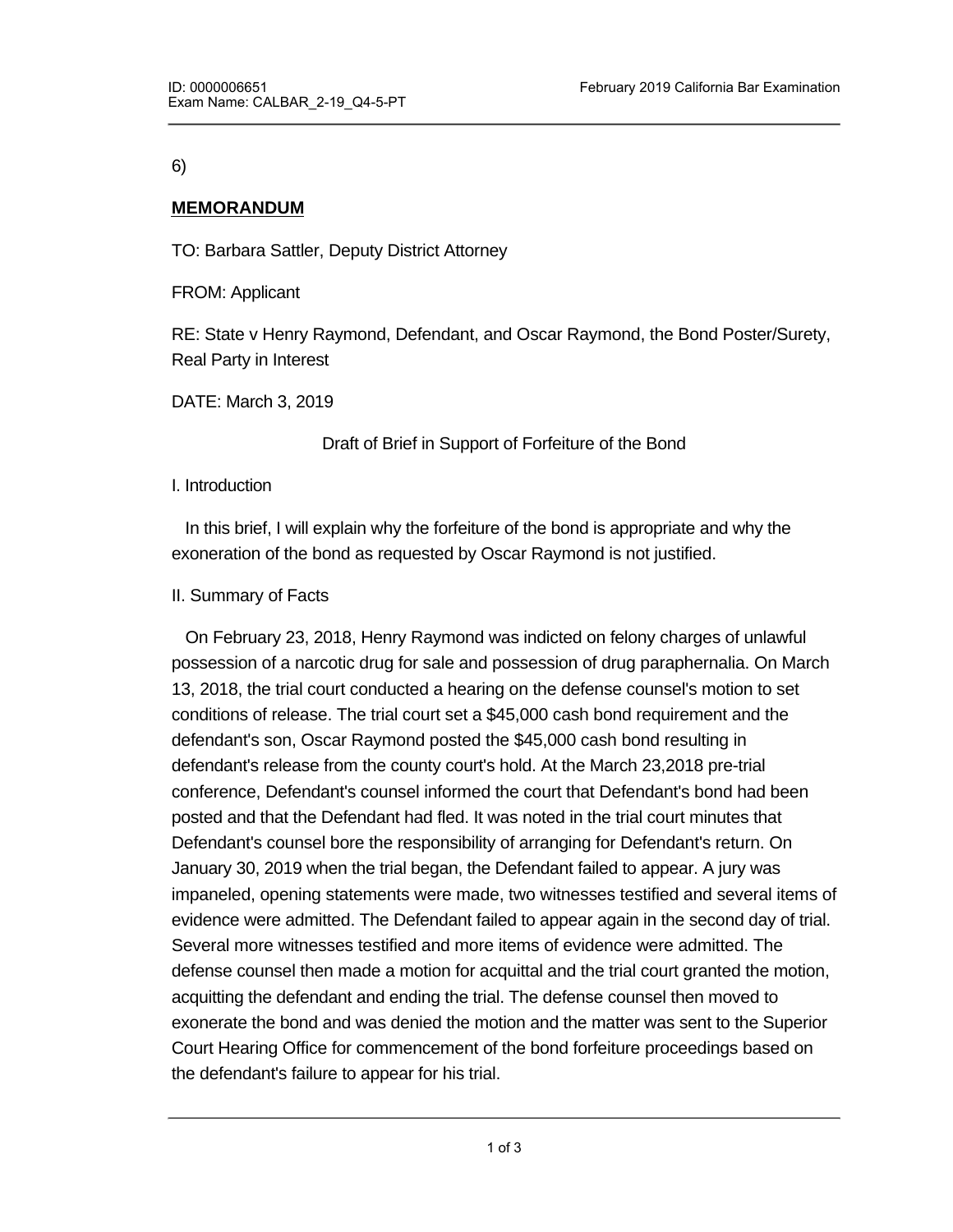#### III. Argument

 A) FORFEITURE IS APPROPRIATE BECAUSE THE DEFENDANT FAILED TO APPEAR IN IMPORTANT TRIAL HEARINGS AND DEFENDANT'S PRESENCE WAS NECESSARY FOR TRIAL.

 The object of bail and its forfeiture is to insure the attendance of the accused and his obedience to the orders and judgement of the court. People v Nationwide Surety Insurance Company). Nonappearance for trial creates a presumption of forfeiture. Once the defendant fails to appear in compliance with the bond terms, the surety bears the burden of showing a legally recognized justification for the failure to appear either because the statute mandates exoneration or because it should be exonerated in whole or in part at the discretion of the court. Nationwide. In the present case, Oscar Raymond posted the bond for Defendant his father and as the surety, he has the burden of showing the state mandate exoneration or because it should be exonerated at the court's discretion.

 The Rules of Criminal Procedure, Rule 13(d), govern forfeitures of bonds and provides that the court shall exonerate an appearance bond in the event of pretrial dismissal. People. Rule 13(e) further provides that in all other instances the decision whether or not to exonerate a bond shall be within the sound discretion of the court. Nationwide. Counsel for the defense argues that under Rule 13(d)(1) when there is no further need for an appearance bond exoneration is mandatory and that 13(d)(2) provides that when a prosecution is dismissed the defendant shall also be released on those charges and the bond exonerated citing to People v Weinberger. In People v Weinberger, the appelant's bond was exonerated because the state was not prejudiced by the non-appearance of appellant at one pretrial conference and the appellant was not required for any other event prior to dismissal.

 Our case is distinguishable from Weinberger in that the State has been prejudiced by Defendant's nonappearance and was in fact required for the other appearances. In our case, the only reason Defendant was acquitted was because Defendant's absence made identification impossible. In fact, the court quoted "There is no substantial evidence to warrant conviction based on insufficient evidence of the Defendant. Furthermore, Defendant failed to appear to the strat of his trial and second day of his trial where several evidence was admitted and several witnesses testified in comparison to Weinberger were the nonappearance was for a simple pre-trial conference.

 Therefore, the forefeiture is appropriate because the defendant failed to appear in important trial hearings and the Defendant's presence was necessary for a trial and